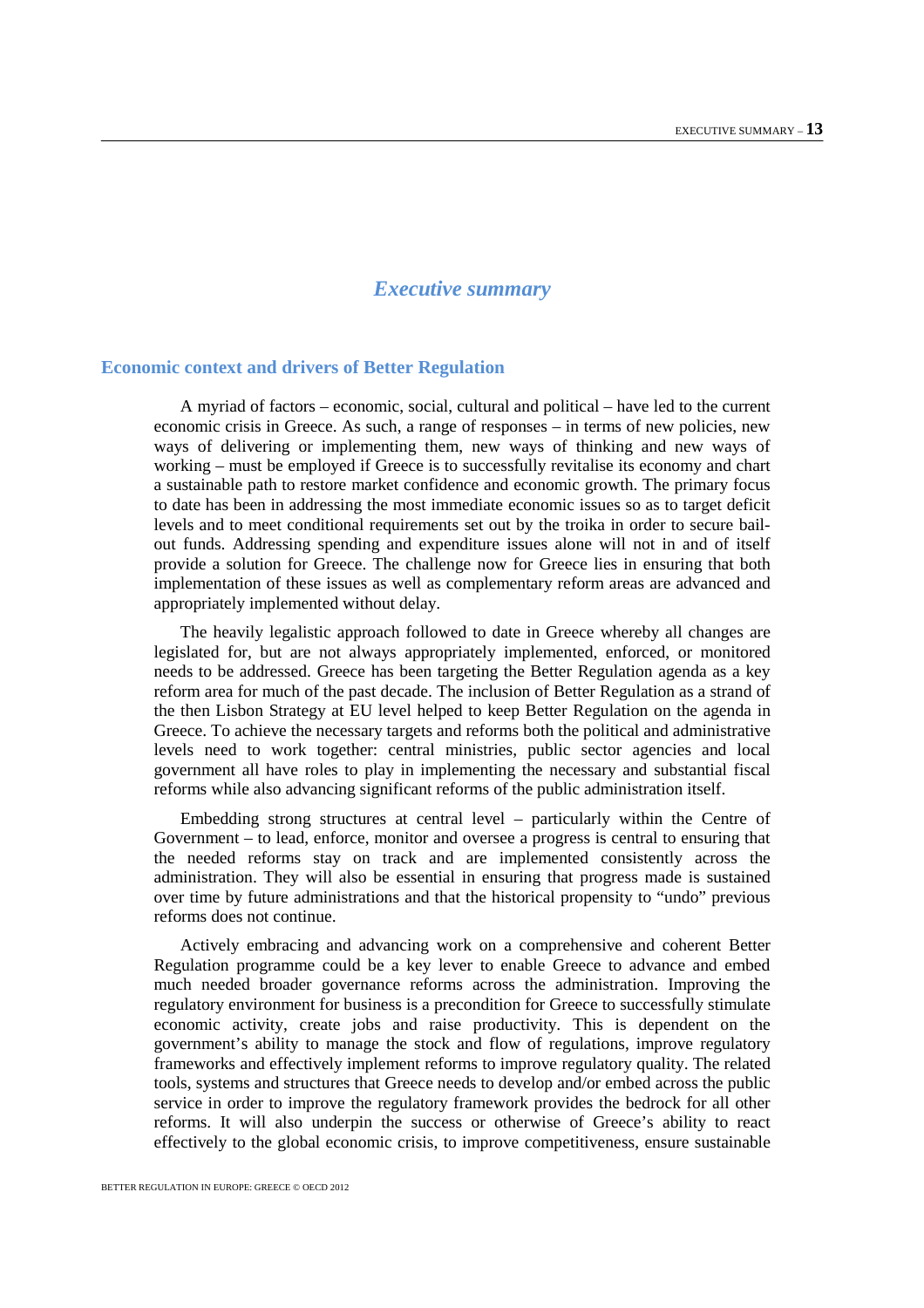growth and meet the ambitious targets set out in the austerity programme. Regulatory reform would spur private investment, streamline the procedures to open and operate a business, promote SMEs, and reduce administrative burdens.

Advancing the Better Regulation principles as part of the policy and legislation development process could also help to improve cross-ministry co-operation, strategic planning, resource assessment and allocation (through improved cost-benefit analysis). More effective and consistent *a priority* consideration of evidence as part of a consistent policy and regulatory impact assessment will better help identify the necessary factors to aid policy implementation and allow for more targeted allocation of available resources. Given the pressures on resources and the need to do more with even less, this is a significant challenge.

The challenge for Greece moving forward is to ensure that Better Regulation and an improved regulatory environment are not seen as separate elements of broader reform and change efforts. They are intrinsically linked to improving competitiveness and stimulating sustainable economic growth. Reforms on Better Regulation should equally be exploited so as to maximise their potential to lever broader public service reforms. An overall strategy that links the different initiatives needs to be developed. An improved regulatory environment and the reforms due to be introduced by the current Law on Better Regulation, combined with the reforms envisaged through the draft White Paper on Governance, should act as a lever to advance other much needed public sector reforms.

### **The public governance framework for Better Regulation**

Public administration reform and public trust are mutually dependent. Both are needed to help support government legitimacy. Poor implementation of reforms combined with the fiscal crisis has brought to the fore Greece's acute underlying problem of mistrust in its public institutions. Mistrust is aggravated by a generalised sense of weak law implementation, oversight and enforcement that undermines confidence in the rule of law. Tackling the roots of the crisis as well as the symptoms, is essential: public sector reforms are therefore central to Greece's ability to ensure fiscal stability, restore confidence and sustain growth going forward. The OECD's 2009 Economic Survey of Greece noted that:

The high fiscal deficit and recently rising public debt point to the urgency of improving the financial situation and efficiency of the public sector…. The need for reform is enhanced further by the looming pressures on public finances in the coming decades – the expected drop in the inflow of structural funds from the EU and the fiscal burden from demographic ageing. Efficiency of public services, especially in health and education, is below the OECD average. Renewed efforts at reforms in the public sector are thus needed to bring government finances on a sound basis, and enhance the efficiency of public services. A well-functioning public sector would also play a central role for modernising the economy and maintaining a high trend growth rate.

Implementation of needed reforms remains however a challenge. The 2011 Economic Survey further noted that Greece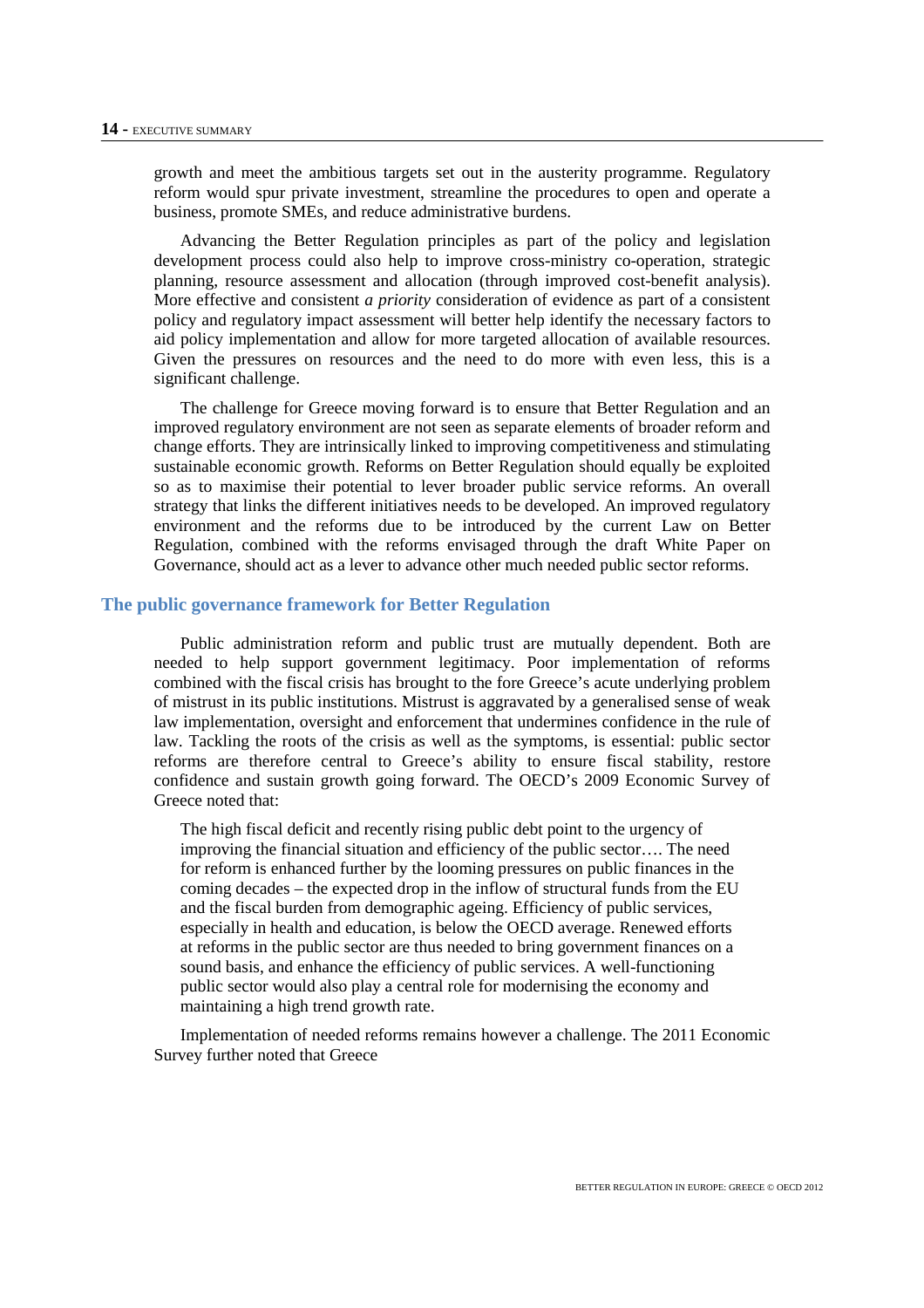… should take a firm and unified stance behind the reform programme to enhance credibility. It should establish clear responsibilities in ministries for monitoring reform implementation more closely on the basis of objective indicators…. Greece needs to work harder to convince of its capacity to implement reforms…It is also essential to communicate more widely that the reforms are in the interest of Greece.

Greece has to ensure that a more joined-up or whole-of-government approach is given across the ministries and levels of government, to advancing the reform agenda. A more co-ordinated and coherent approach is essential if it is to effectively improve competitiveness and restore market confidence. Increased collaboration across all relevant actors – at ministry, agency and sub-national level – in any given policy area is needed. Greece is under pressure to show results and also to demonstrate that gains made are sustainable in the medium- to long-term. The current lack of real communication and co-operation within and across government to turn promises into action will continue to hamper efforts to restore confidence, trust and competitiveness and must therefore be addressed as a matter of urgency.

Greece faces a number of challenges across its central administration structures. This report does not, nor cannot, examine these in depth. More detailed analysis and recommendations are set out in a separate OECD Report, *Greece: Review of the Central Administration* (OECD, 2011).

### **Developments in Better Regulation and main findings of this review**

### *Strategy and policies for Better Regulation*

Greece is now moving towards providing a legislative basis for Better Regulation. A Law on Better Regulation was recently enacted by Parliament.<sup>1</sup> Ministries will, for the first time, be legally obliged to ensure that the principles of Better Regulation are applied to all legislative developments. The requirement to conduct a Regulatory Impact Assessment (RIA) on all regulatory proposals will be placed on a statutory basis. The law also makes provisions as regards the supporting structures at a central and line ministry level to better help embed Better Regulation.

The Law on Better Regulation is a positive and welcome step. Its focus is on the process to be followed when regulations are in draft format. It does not however cover all aspects of a well-functioning policy and law-making cycle, notably as regards monitoring and evaluating laws once enacted and implemented. It is also silent on the importance of intra-ministerial consultation, despite the "Strategic State" programme recognising that cross-ministerial co-ordination and cohesion generally need to be addressed. Increased efforts need to be made in tandem with this law, to ensure that a consistent, evidencebased, quality approach to policy formulation and policy development is also pursued by all ministries.

The RIA process provides an excellent toolkit which both policy development and regulatory staff should follow from the time a policy proposal is conceived through to its implementation and subsequent evaluation. There is a danger that efforts to improve regulatory quality will not commence at a sufficiently early stage and before certain key assumptions and decisions are taken as regards how to proceed on implementing, amending or revising policy proposals. Greater efforts are also needed to consult effectively with the Finance Ministry regarding the cost of proposed policy and regulatory changes.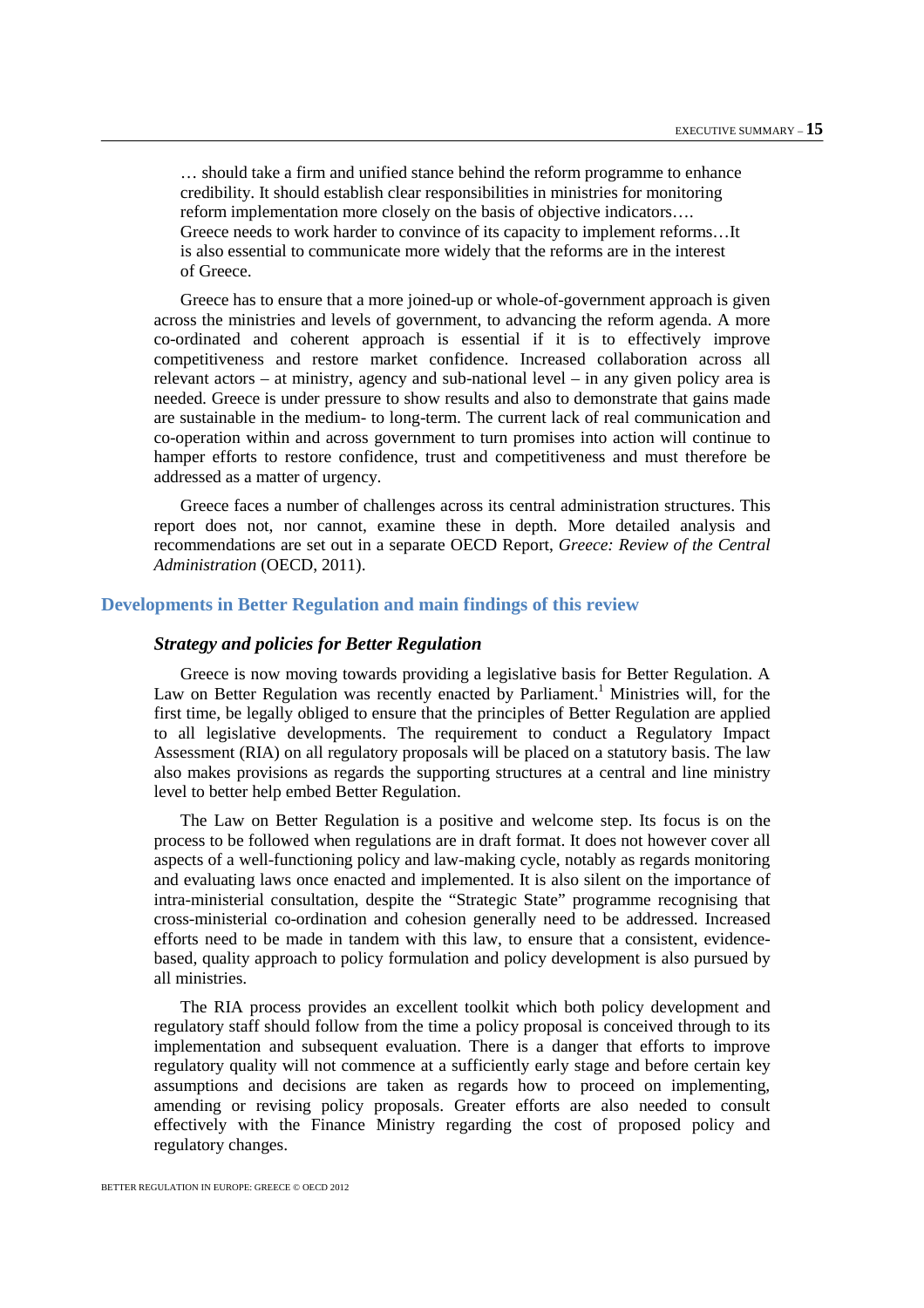Greece needs to apply lessons learnt as to why previous reform efforts have stagnated or failed to be fully embedded. It should move quickly to establish and support the structural and institutional changes in the General Secretariat to the Government (GSG) (the Better Regulation Office, BRO, to be renamed the Office for Support of Better Regulation, OSBR), and in line ministries through the Regulatory Initiative Offices (RIOs). Political support for these structures and a commitment to adhere to the principles of Better Regulation is imperative. Efforts should be expanded across the system to ensure that all fora where regulatory proposals are discussed including at Cabinet, are aware of and are following the principles of Better Regulation. This will help to embed a more evidence-based approach as regards policy and regulatory development and change traditional ways of working.

The government has made efforts to improve communication generally with stakeholders as regards policy developments, notably through the establishment and increasing use by ministries, of the government portal *www.opengov.gr*. A consultation process did precede the development of the Law on Better Regulation and on the draft White Paper on Governance. These are welcome steps. There are at present no formalised mechanisms for central dissemination of information on the Better Regulation agenda. Article 15 (h) of the Law on Better Regulation however, will require the Office for the Support of Better Regulation to submit annual reports on the progress of Better Regulation to the Prime Minister which will be communicated to the Parliamentary Committee of Institutions and Transparency.

The Law on Better Regulation contains a number of measures aimed at improving *ex post* evaluation of regulation. At present however, this is limited to *ex post* reviews of regulations between 3-5 years after their enactment. There is no provision at present to review and evaluate the main Better Regulation strategy, its effectiveness and how the impact that Better Regulation policy generally has had on competitiveness, growth or the ease with which citizens do business with government.

The lack of joined-up back office systems is inhibiting progress in sharing information across all levels of government and in delivering more efficient and effective services for business and citizens. There is a limit to how effective one-stop shops for citizens and business can be in the absence of joined-up back-office systems. The administration is under pressure to increase efficiency and reduce administrative burdens for business in order to improve competitiveness. Urgent action is needed to streamline and codify different systems and policy areas. E-Government also needs to be seen as intrinsically linked to the achievement of an improved regulatory environment: at present there is a clear demarcation within the administration between these two policy areas. Greece is not unique in this regard, but in light of its needs and fiscal constraints, greater efforts should be made within the administration to combine efforts.

The need to reduce public expenditure and necessary fiscal constraints could however have negative impacts on Greece's ability to advance work in e-Government. Streamlining ICT and back-office systems will require expenditure in the short to medium term: long-term cost savings will not be achieved without an initial cost outlay. Improved e-Government systems can also facilitate greater provision of data and information to those involved in policy and regulatory formulation as well as those enforcing and monitoring implementation. Controlled expenditure in this area could contribute to more extensive cost-savings moving forward as well as helping to lever behavioural change both within and outside of the public administration.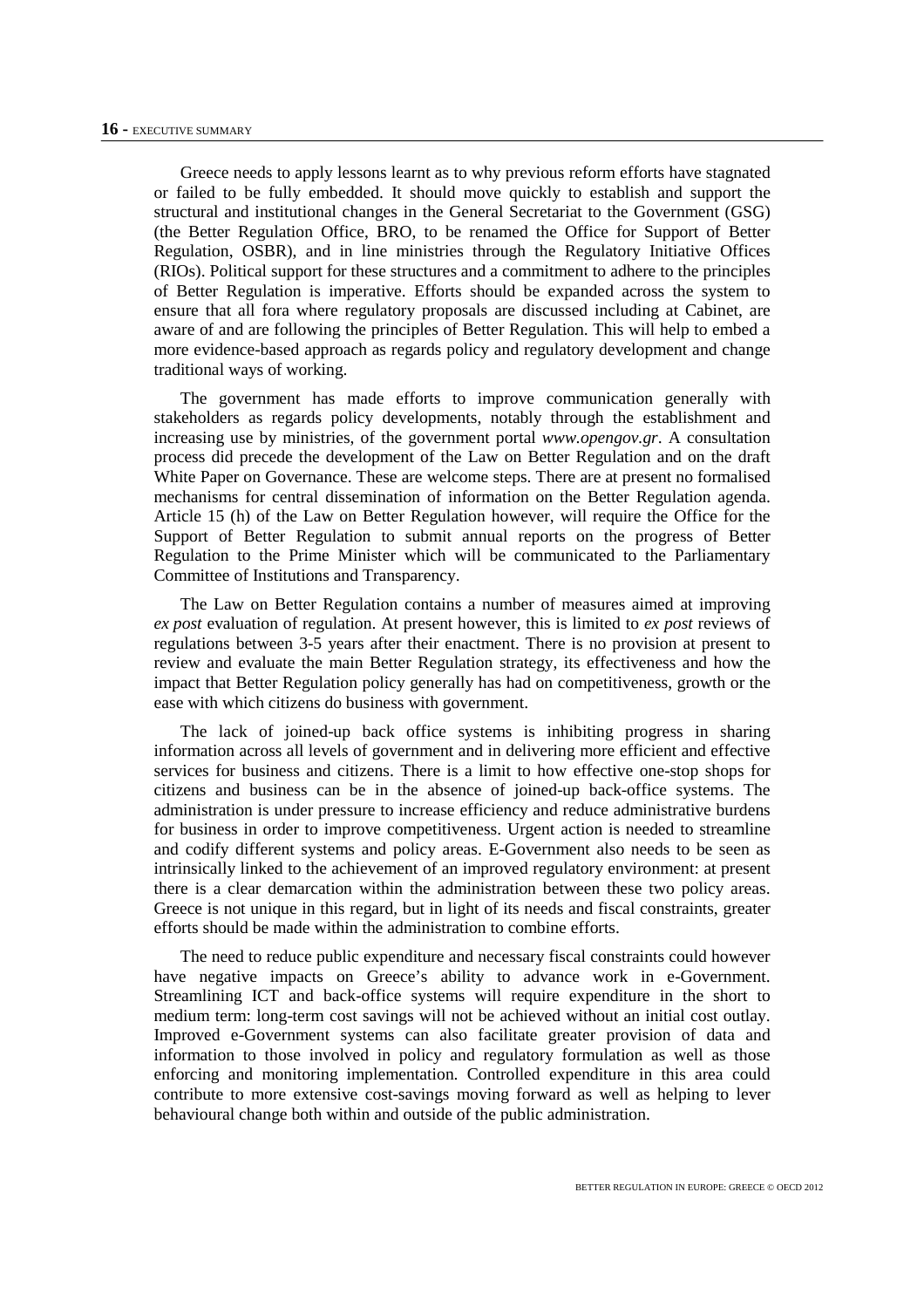#### *Institutional capacities for Better Regulation*

The apparent inability of successive Greek governments to implement regulatory measures following their enactment is intrinsically linked to weaknesses in the functioning of the public administration. Specific challenges continue to exist within the central administration: fragmented responsibilities; silo-based approaches to policy/regulatory development; ineffective or non-existent co-ordination; and poor access to, and quality of, data and information. These challenges have been further compounded by poor and ineffective control, oversight and direction setting on Better Regulation (BR) by the Centre of Government and the political leadership.

Notwithstanding the extensive reforms that have been expounded through the austerity measures, there have been limited successes in changing traditional ways of working and the silo-based approach to policy development and policy delivery in Greece. Individual ministries tend to focus on advancing with work on their own priority issues without explicit reference or cross-governmental co-operation to see how these fit into broader overarching priorities, or how they can best support or advance broader priorities. This absence of horizontal co-operation or a "joined-up" or "whole-ofgovernment" approach to policy/regulatory development and implementation creates particular difficulties.

Fragmentation of responsibilities regarding BR continues to be an issue. Responsibility for various elements of BR rest with the Ministry of Administrative Reform and E-Government (MAREG), the General Secretariat to the Government (through the Better Regulation Office, BRO), the Ministry of Finance or with individual ministries themselves. By establishing the BRO within the General Secretariat to the Government (GSG), it was hoped that this would raise the profile of BR and improve implementation of various reform efforts. The BRO however has been significantly under-resourced and lacks any real powers to compel other ministries to implement the principles of BR. As a result, much of the work in advancing BR has continued to rest with MAREG. There have been improvements in the number of RIA produced, but neither MAREG nor the BRO have the resources or powers to check the quality or consistency of the substantive content of these RIA.

Although a Law on Better Regulation has been enacted, there is as yet no strategic basis for a whole-of-government policy on BR in the Greek administration. There is no visible "White Paper", or Action Plan or strategic programme for BR implementation to outline when and why efforts or reforms will be undertaken. The Law on BR proposes a number of changes as regards institutional structures. It provides for the majority of responsibility regarding BR to be transferred to the BRO and be recast as the Office for Support of Better Regulation (OSBR), though the law is silent on how the OSBR will be staffed and resourced. Fragmentation of responsibility however remains: the OSBR will not have any role or responsibility regarding simplification or administrative burden reduction efforts.

Developing an overarching administrative unit such as the BRO/OSBR and an action plan on BR will not on its own be sufficient to guarantee implementation or success. High level political support and leadership is essential. BR needs a political champion who will provide a voice at Cabinet meetings, who can follow up with other ministers or regulatory bodies on BR issues and who will support the administrative structures (the BRO/OSBR and the RIOs) in fulfilling their mandates.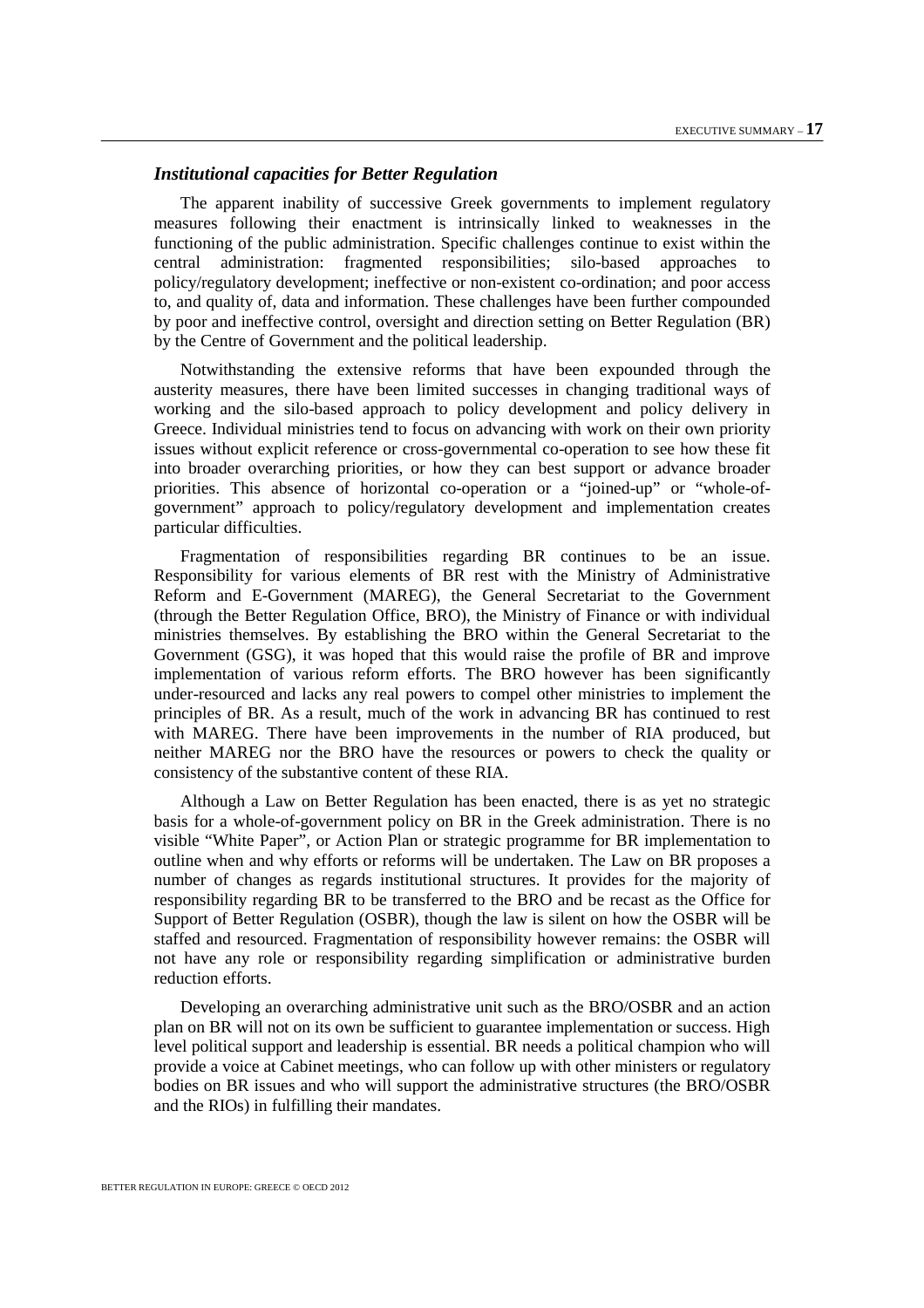The level of communication, co-operation and collaboration both within and across the current public service administration is weak: ministries do not regularly collaborate or co-operate on policy development; the central administration has poor co-ordination mechanisms with sub-national levels of the administration in relation to service delivery; and at a central level, there is fragmentation and variations in service delivery between actors at regional and prefectural level. Historically and traditionally, an autonomous approach to policy/regulatory development and service delivery is serving to reinforce fragmentation. There is little evidence of a joined-up approach to policy/regulatory development or implementation, with an apparent lack of awareness of serving the needs of citizens or business. The current culture reinforces an overly bureaucratic approach rather than a citizen-centric one. Actions must be taken now to develop a more holistic or "whole-of-government" perspective across the public service, and to develop a public service ethos that aims to provide a quality service to citizens and business. The system has the capability to change – "new" offices such as the office of the Ombudsman, or the local one-stop shops (KEPs) etc., where "new" staff have been brought in under progressive and forward thinking leadership, have demonstrated that change is possible.

Embedding consistent approaches to policy making across the administration could be of benefit. For instance, RIA continues to be seen as a stand-alone element of policy making, rather than an intrinsic element of an entire policy cycle/policy-making process.

### *Transparency through consultation and communication*

Transparent and consistent processes for making and implementing regulation are fundamental to confidence in the rulemaking process and to opportunities of stakeholders to participate in decisions important to them. The rulemaking process is less structured in Greece than in many OECD countries. Greece does not have a specific law or regulation setting out rulemaking practices, apart from the general provisions in the Constitution. Relevant practices arise from various sources, and important elements of rulemaking procedures are left to informal administrative traditions and the discretion of ministries.

The development of the online consultation website – *www.opengov.gr –* where draft laws are made available for comments, is a positive step. The challenge, however, will be to ensure that moving forward, appropriate mechanisms are established to ensure that comments received through this website are taken into account by those involved in drafting the laws and that they are reflected in the development of the related RIA.

Consultation however is still seen as something that happens once a draft law or draft proposal has been significantly advanced by the line ministry, rather than an ongoing process that happens throughout the policy development cycle. Earlier and more active consultation processes would help in improving the quality of regulatory proposals and could help address challenges as regards implementation and compliance.

The regulatory culture and traditional ways of working within the Greek public service poses additional difficulties in Greece. Long-established methods and ways of working require public servants in Greece to adopt a number of changes to work practices, particularly given the additional focus that RIA and regulatory policy places on communication and consultation. Horizontal working, collaboration and inter-ministry communication are weak in Greece.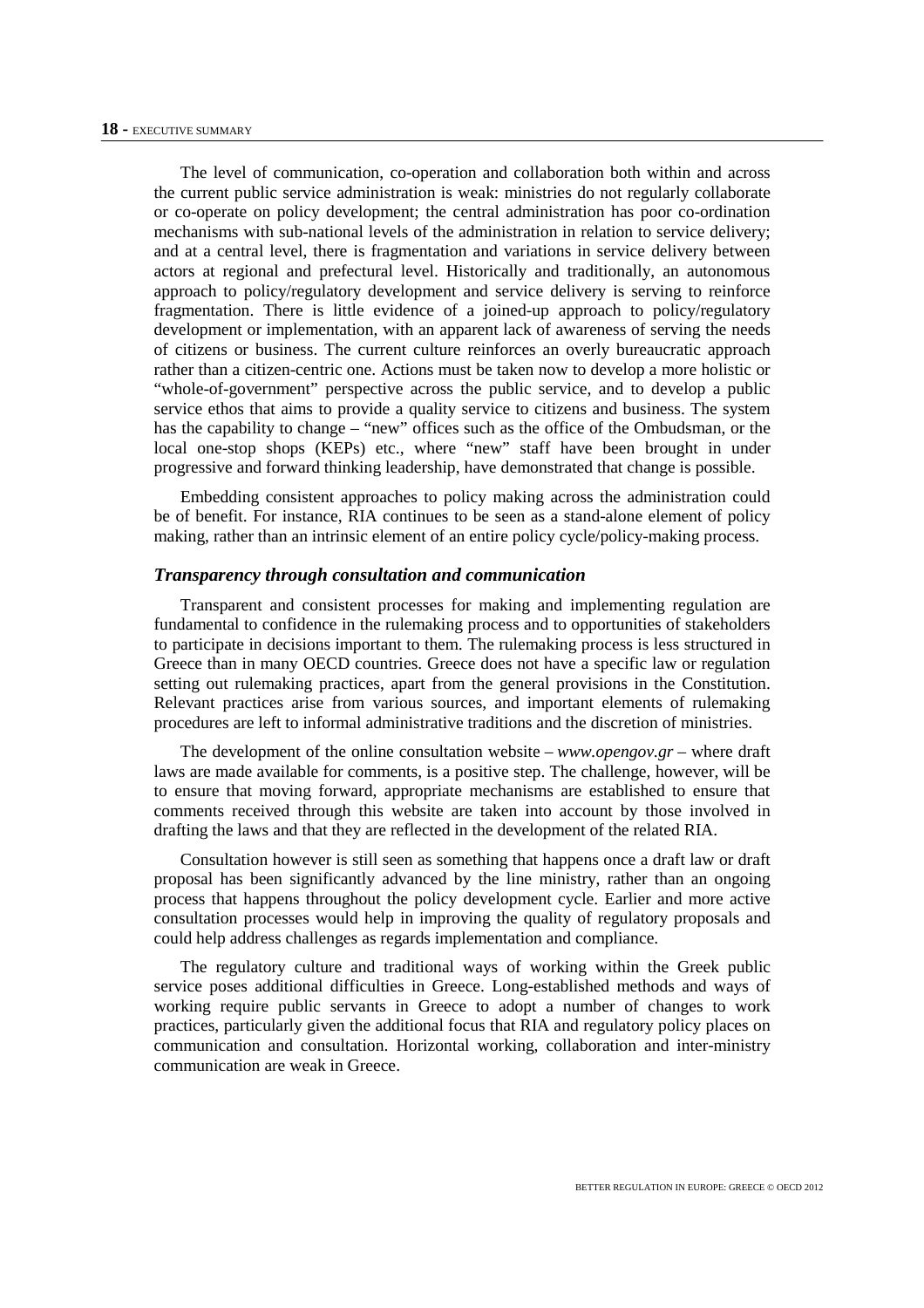#### *The development of new regulations*

There has been a downward trend in the production of new regulations in Greece, though the volume produced annually is significant. The new Law on BR proposes to limit each ministry to 3 new regulations per year. Should this be successfully implemented, it could contribute towards clarifying and simplifying the statute book, but efforts in this area must be actively monitored by the Centre of Government. The Better Regulation Office must have oversight of the production of new legislation as well as the separate simplification efforts (codification, recasting and administrative burden reduction). Such an approach could better enable Greece to strategically target problematic or economically sensitive areas for focused attention.

Structures in Greece to ensure compliance with the requirement to produce a RIA are weak. The BRO has responsibility for overseeing compliance with the requirement to complete and submit an RIA with regulatory proposals, but they have no powers to refuse to accept a regulatory proposal that is not accompanied by an RIA, or to refuse to accept draft proposals that are accompanied by sub-standard, or poorly developed RIA. The production of RIA within ministries needs to be actively monitored and linked to efforts to simplify the regulatory stock and reduce administrative burdens. The current fragmentation in the system is inhibiting progress. The proposed new structures to be introduced through the draft BR law will further cement this fragmentation and must be addressed as a matter of urgency. The proposal to develop RIOs within ministries with dedicated resources focused on improving the quality of RIA is welcome. It is essential that these are also appropriately resourced.

Secondary regulations in Greece present a particular challenge: once a law is adopted it is usually given practical effect through secondary regulations. There can be significant delays before the development and enactment of these secondary or implementing regulations.

Prior to the adoption of the new Law on Better Regulation, there was no legal requirement in Greece to produce a RIA – the obligation to do so stems solely from a Prime Minister's circular from 2006.<sup>2</sup> That circular sought to embed impact assessment as a standard feature of quality law making. While RIAs are increasingly prepared and submitted with draft laws – in part due to a parliamentary decision to require an impact assessment before a bill could be considered – there is little data available on the quality and completeness of these RIAs. Limited resources in the Better Regulation Office (BRO) means that any review of a RIA before a law goes to the Cabinet, is largely focused on technical, rather than substantive issues.

For Greece, as with many OECD countries, RIA continues to be seen as an additional element in the development of regulations, rather than an intrinsic element of the broader policy development process. Greece has the opportunity in tackling the current economic climate to use BR and the use of RIA in particular, as a lever by which to implement far reaching changes that will result in better quality, effective regulations. Effective use of policy-making tools like RIA as part of the entire policy development cycle will help to produce a more efficient regulatory system, creating a suitable environment for competitiveness and sustained economic growth.

Greece faces challenges in relation to developing appropriate performance data, and in ensuring that proportionate and effective systems are in place to gather, analyse and interpret such data. It is unclear that appropriate data and information are currently available in Greece to conduct the necessary *a priori*/*a posteriori* comparisons so that the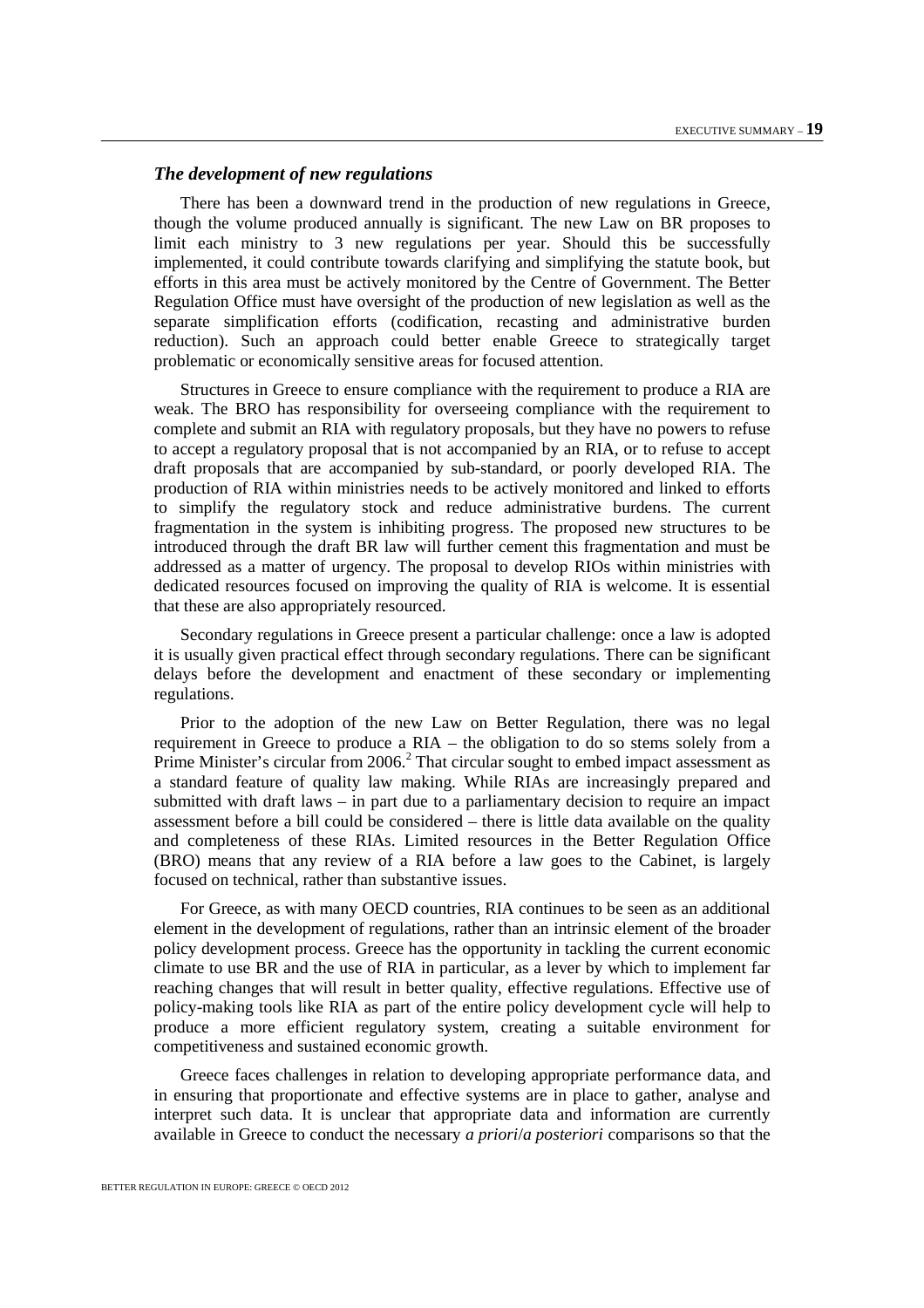true impact of regulations can be assessed. Greater assistance needs to be provided to staff to raise their awareness of the need for such performance and evaluative data, and also to ensure that the collection of such data does not in and of itself, create any additional unnecessary burdens for stakeholders.

### *The management and rationalisation of existing regulations*

Evidence from the interviews conducted in Greece illustrated awareness of the need for action to address the existing stock of legislation. The standard practice to date in Greece has been to leave regulations on the statute books: the repeal of old laws or acts which are no longer necessary is not common practice. Effectively addressing the existing statute book would help to avoid overlaps, duplication and conflicts between existing laws. Reducing and simplifying the current statue book would also make it easier for the government and the administration to accurately assess what new areas need to be addressed from a regulatory perspective, as well as ensuring no "new" conflicts or duplications are introduced.

The new BR law will cement the existence of the existing KEK or Codification Committee as well as expanding its functions. With the enactment of the BR law, this will be known as the Central Codification and e-Regulation Committee (KEKHN). The KEKHN will, with the relevant ministries, identify, or suggest, areas to be codified and will set standards and guidance for codifying texts. The new BR law will also establish a Regulatory Recasting Committee with responsibility for the recasting of legislation not suitable or identified for codification. There is also provision to establish special committees within ministries to address simplification and codification issues.

These committees however, while setting standards, guidance and reporting to government on progress with the codification and recasting processes, will be heavily dependent on work conducted within the ministries. The RIOs to be established within ministries will themselves identify the laws and regulations within the ministry in need of simplification, codification or update and will conduct initial work before forwarding materials to the KEKHN or Recasting Committee for further elaboration. Successes to date in codifying or recasting regulations have had mixed results, in part due to challenges regarding resources – staff capacity and skills. This is an area that will need to be addressed.

It is also unclear what level of co-ordination will take place between the KEKHN, the Regulatory Recasting Committee and the OSBR, which at present is not due to have any role in simplification. Central support from the OSBR would help to ensure coherence in selecting regulations to be addressed and would ensure that a simplification programme is considered in tandem with other efforts to improve the regulatory environment. Awareness needs to be raised of the value of simplification: the OSBR is best placed to undertake this. It would also ensure that broader training, guidance and support that it offers to RIOs takes account of the simplification programme. Given the economic burden that regulation is known to have on business, a coherent and strategic programme of simplification could pay dividends in helping to improve the economic environment for business.

Separate structures have responsibility in Greece for advancing work on reducing administrative burdens. MAREG and the Ministry of Finance to date have joint responsibility, with much of the recent work being carried out by the Centre for European Constitutional Law – Themistokles and Dimitris Tsatsos Foundation (CECL). The OSBR will not have any responsibility in this area: as with simplification, the obligation for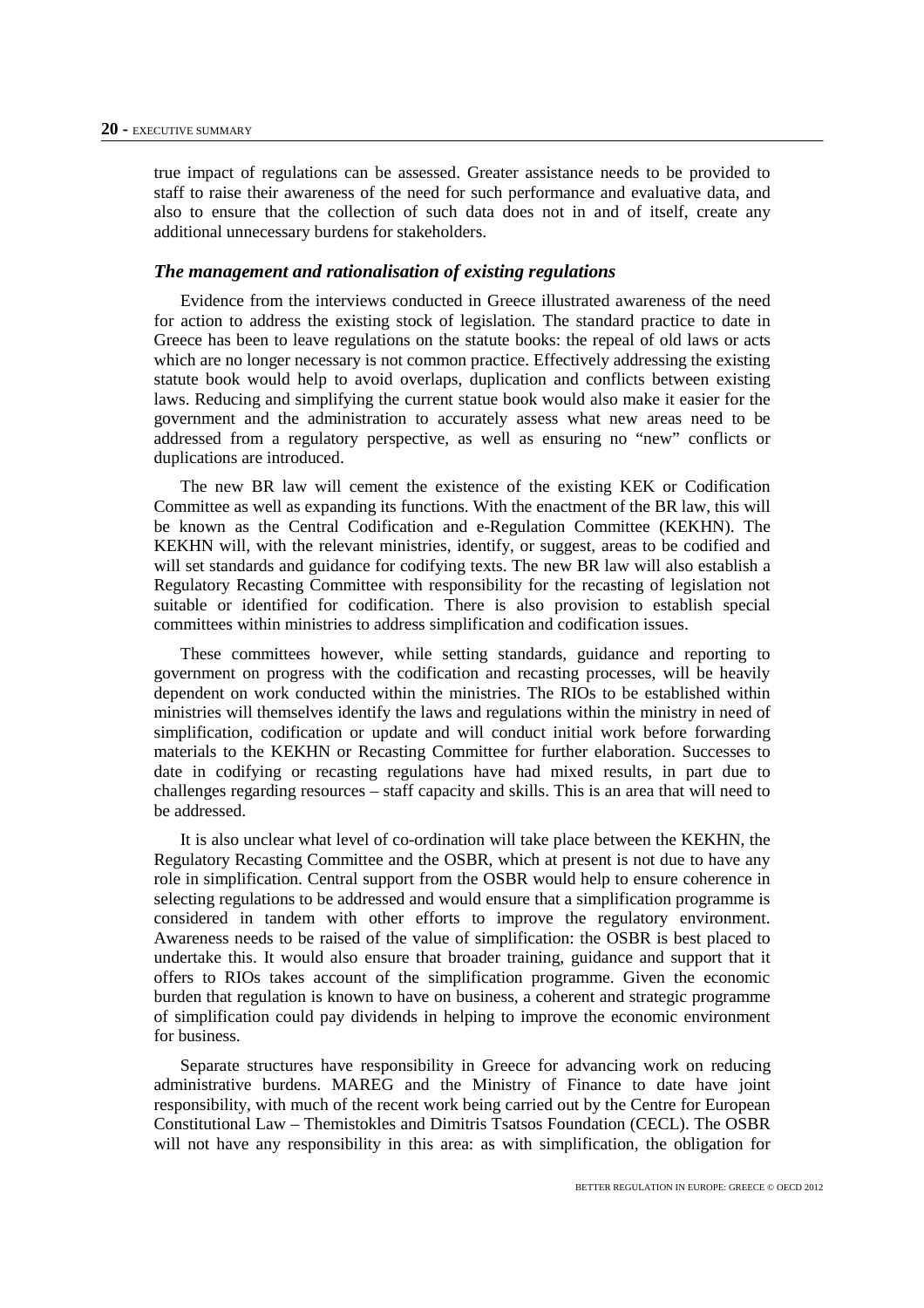ensuring that minimum administrative burdens fall on business, citizens and the administration falls on the regulator. The BR law is largely silent on how administrative burdens will be monitored and evaluated moving forward. Greece faces particular challenges in that it needs to impose certain obligations and burdens to ensure compliance with laws, commensurate with reducing such burdens. Given the significant challenges facing business in Greece and its EU commitment to reduce administrative burdens by 25% (net) by 2013, this is a concern.

The administrative burden reduction efforts are not expressly linked with simplification or with economic development to create a more coherent, policy approach to encouraging or facilitating economic growth. Much of the focus to date has been on reducing information obligations so as to minimise the number of interactions citizens or business will have with the administration, while ensuring all relevant offices receive pertinent information. The economic climate combined with the challenges in Greece of addressing non-compliance with legislation needs to be given careful consideration. A complete "quality legislation" effort is needed where the ability to measure, consider and evaluate necessary as opposed to costly and ineffective administrative burdens happens as part of the policy and regulatory development process. In this regard, the OSBR needs to have a role in promoting and driving efforts across ministries to measure and evaluate all burdens (not just Information Obligations). The OSBR should also support greater use by ministries of quantitative analytical tools such as Cost-Benefit Analysis and Risk Analysis when assessing impacts and costs/burdens. Political support for such a strategy is essential. A wide-scale communication strategy on Better Regulation highlighting the linkage between the development of quality legislation and economic growth would be of benefit.

### *Compliance, enforcement, appeals*

Compliance, or rather non-compliance with legislative provisions, is a key challenge for Greece. In many instances, responsibility for ensuring compliance has fallen to inspectorate staff who are de-concentrated and based at the sub-national level. There are multiple underlying reasons for the level of non-compliance. Other reform measures required as part of the austerity programme seek to address some of these. Increased and structured dialogue between the central and sub-national levels, combined with increased monitoring and evaluation that follow the principles of Better Regulation could supplement these efforts and aid in improving compliance.

#### *The interface between member states and the European Union*

The establishment of an Office for International and European Affairs with a mandate to focus on improving transposition of EU directives has already borne fruit. Greece successfully met the European Commission's transposition deficit target for the first time in the second half of 2010 and has continued to maintain this target. The success of the Office is due in no small part to the level of political support it has been given: the government identified correct and timely transposition of EU law as a top national priority. Sustaining the successes achieved in the transposition area will require ongoing political support.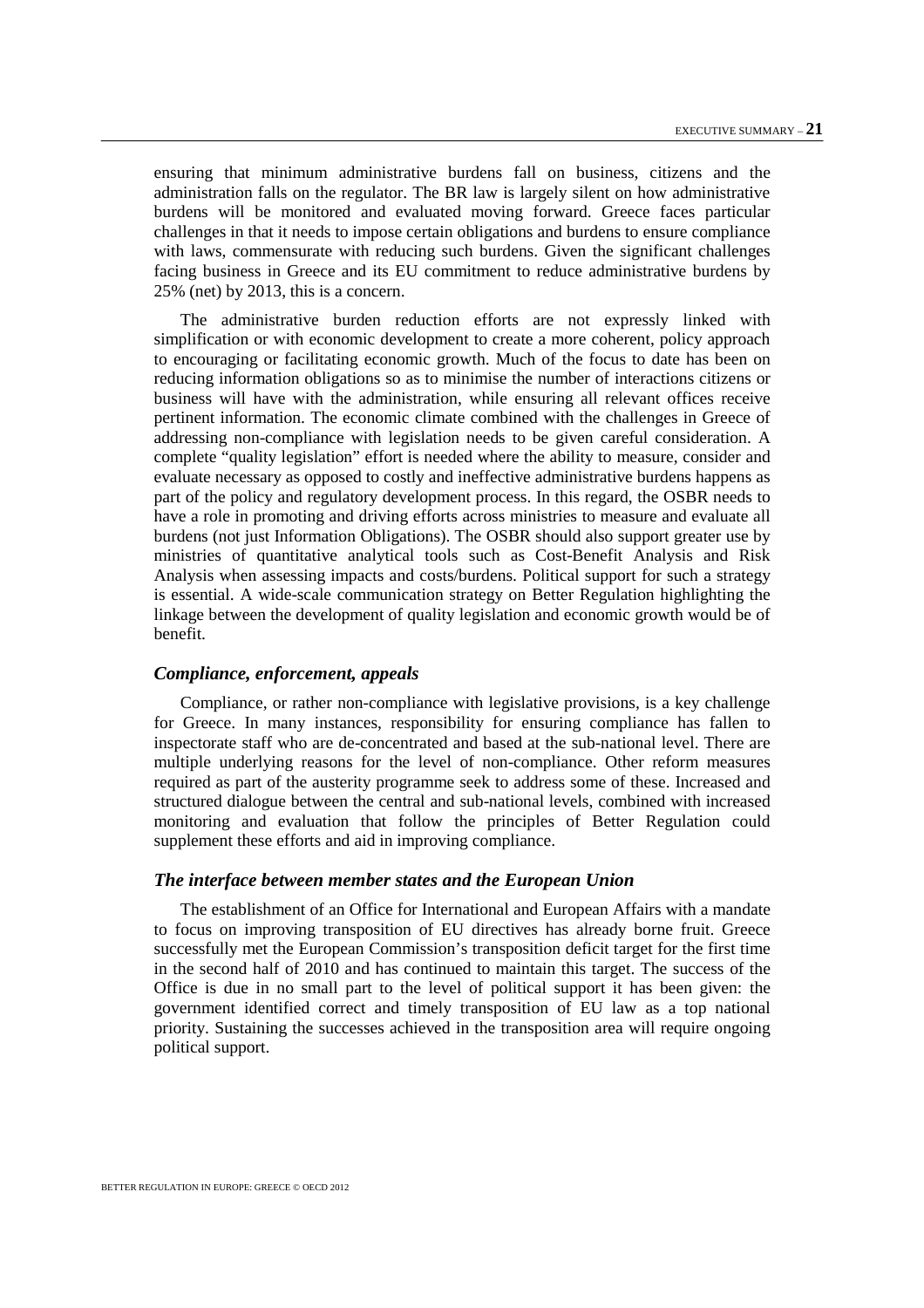A focus on timely transposition must be matched by increased efforts to deal with incorrect application of EU laws. Greece currently has the second highest number of open infringement proceedings at EU level. This is an area that the Office is mandated to focus on. Greater use by ministries of evidence-based approaches and the use of impact assessment during the negotiation and transposition phases could help to reduce the number of future infringement cases for incorrect application of EU law.

Other EU member states have benefited from establishing cross ministerial working groups to better co-ordinate domestic management of national policy approaches on EU law. Greater awareness across ministries of developments elsewhere which they may have a policy interest in will help to ensure coherence and improve the quality of the transposition process. This may also help to address challenges as regards infringements for delayed or incorrect transposition.

#### *The interface between sub-national and national levels of government*

The current priority for Greece is to embed improvements in policy formulation and the resulting regulatory proposals at national level. The sub-national level however will continue to play a role in regulating and in applying laws at local level. The application of the Law on Better Regulation should be extended to include sub-national levels of government at an early stage. Greater communication between the central and sub-national levels of government, particularly as regards the implementation of laws should be improved. Greater awareness of how laws and regulations are being applied locally and an evaluation regarding their implementation will better inform future amendments and reviews.

#### **Key recommendations**

| <b>Strategy and policies for Better Regulation</b> |                                                                                                                                                                                                                                                                                                                                                                                                                                                                                                      |
|----------------------------------------------------|------------------------------------------------------------------------------------------------------------------------------------------------------------------------------------------------------------------------------------------------------------------------------------------------------------------------------------------------------------------------------------------------------------------------------------------------------------------------------------------------------|
| 1.1                                                | Greece should develop and articulate an overarching strategy document that<br>links BR reform to the other public administration reforms, changes and<br>austerity measures to better illustrate how these will work together to<br>improve competitiveness, economic growth and other important policy<br>goals. This will better help to embed the rationale for change and elicit<br>support from stakeholders. The proposed White Paper on Governance may<br>offer opportunities in this regard. |
| 1.2                                                | An evidence-based approach and the principles of Better Regulation should<br>be applied at the earliest point in the life-cycle of policy development, rather<br>than being solely applied once a decision has been made on how to regulate.<br>Greece should increase efforts to ensure that all stages in the policy cycle<br>are subject to the provisions of the Law on Better Regulation.                                                                                                       |
| 1.3                                                | The structural and institutional changes proposed by the Law on Better<br>Regulation should be established as a matter of urgency. The rules and<br>guidelines on how items are submitted to the Cabinet for discussion should<br>be amended to reflect the principles of Better Regulation to reinforce the<br>importance of improving regulatory quality and the evidence underlying<br>proposals.                                                                                                 |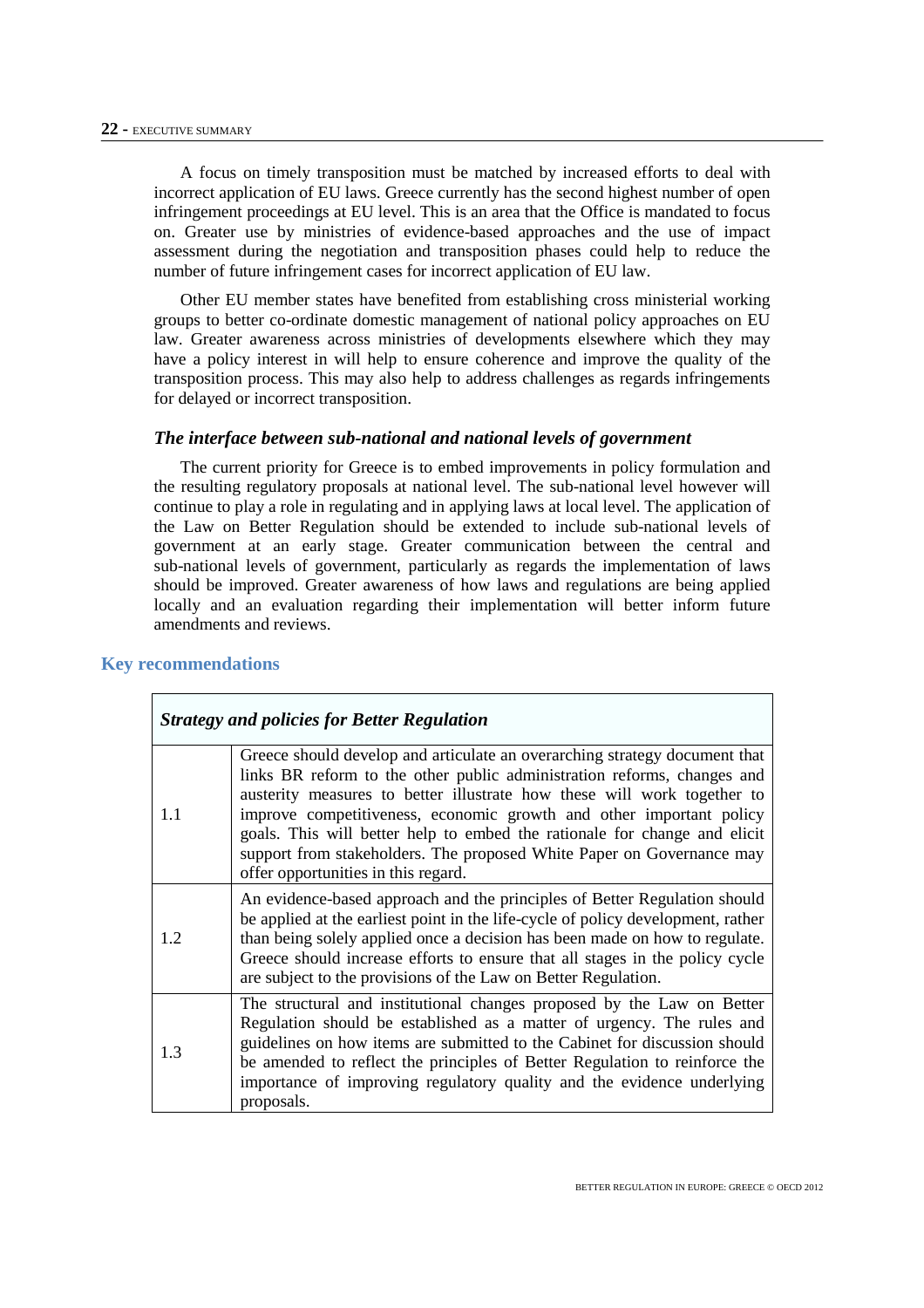| 1.4 | An annual report gathering the different strands of BR policy should be<br>developed and published by the GSG. In addition to sending this to<br>Parliament, this should be widely disseminated to stakeholders - business<br>representative groups, NGO's etc. The Office for the Support of Better<br>Regulation should develop a BR communication strategy. Initially this<br>could be linked to a communication strategy on improving competitiveness:<br>on a longer term basis this could be linked to broader policy and public<br>sector reform. Ministries should also be encouraged to publish annual<br>reports on their work that include reference to how they have contributed to<br>advancing Better Regulation. Their reports should contain information on<br>the number of consultation processes and RIA they have completed during<br>the past year. |
|-----|--------------------------------------------------------------------------------------------------------------------------------------------------------------------------------------------------------------------------------------------------------------------------------------------------------------------------------------------------------------------------------------------------------------------------------------------------------------------------------------------------------------------------------------------------------------------------------------------------------------------------------------------------------------------------------------------------------------------------------------------------------------------------------------------------------------------------------------------------------------------------|
| 1.5 | Planning should start now on how the Better Regulation policies and<br>programmes will be evaluated and reviewed in the coming years.<br>Performance indicators should be developed that will better allow<br>measurement of the impact of the new Law on Better Regulation and the<br>broader strategy generally, on competitiveness, economic growth and<br>administrative burden reduction. The Office for the Support of Better<br>Regulation should take a lead role in co-ordinating efforts on such<br>evaluations.                                                                                                                                                                                                                                                                                                                                               |
| 1.6 | Greece should carry out a review of those systems that most urgently need<br>to be streamlined and addressed in order to meet business needs. This<br>review should be jointly advanced by the e-Government and Better<br>Regulation sides of the administration. Formalised arrangements should be<br>put in place to ensure ongoing co-operation and dialogue between the Office<br>for the Support of Better Regulation and the MAREG. Business process<br>reviews should be undertaken in key policy areas which actively look at<br>how extant ICT systems are working and assess where greater synergies can<br>be developed.                                                                                                                                                                                                                                      |

| <b>Institutional capacities for Better Regulation</b> |                                                                                                                                                                                                                                                                                                                                                                                                                                            |
|-------------------------------------------------------|--------------------------------------------------------------------------------------------------------------------------------------------------------------------------------------------------------------------------------------------------------------------------------------------------------------------------------------------------------------------------------------------------------------------------------------------|
| 2.1                                                   | Assign one central "owner" of the BR agenda (e.g. the OSBR). Develop a<br>clear programme and action plan of reforms to be undertaken across the BR<br>arena. This should incorporate efforts on simplification, administrative<br>burden reduction, training, support, consultation and transparency as well as<br>impact assessment and better policy/regulatory making tools.                                                           |
| 2.2                                                   | Provide appropriate staffing for the BRO (OSBR). Consider a transfer of<br>staff already familiar with BR from MAREG to the BRO. Consider also the<br>possibility of allowing for secondments or rotation of staff from line<br>ministries to the BRO for a 1-2 year basis. This would help both to<br>supplement resources within the BRO and provide for greater transfer of<br>knowledge and awareness of BR across the administration. |
| 2.3                                                   | Assign responsibility for BR reform to a Minister, with power to report to<br>government and Parliament on the progress in implementing BR reforms.<br>This Minister should report regularly to Cabinet on BR and should act as the<br>political face of the OSBR.                                                                                                                                                                         |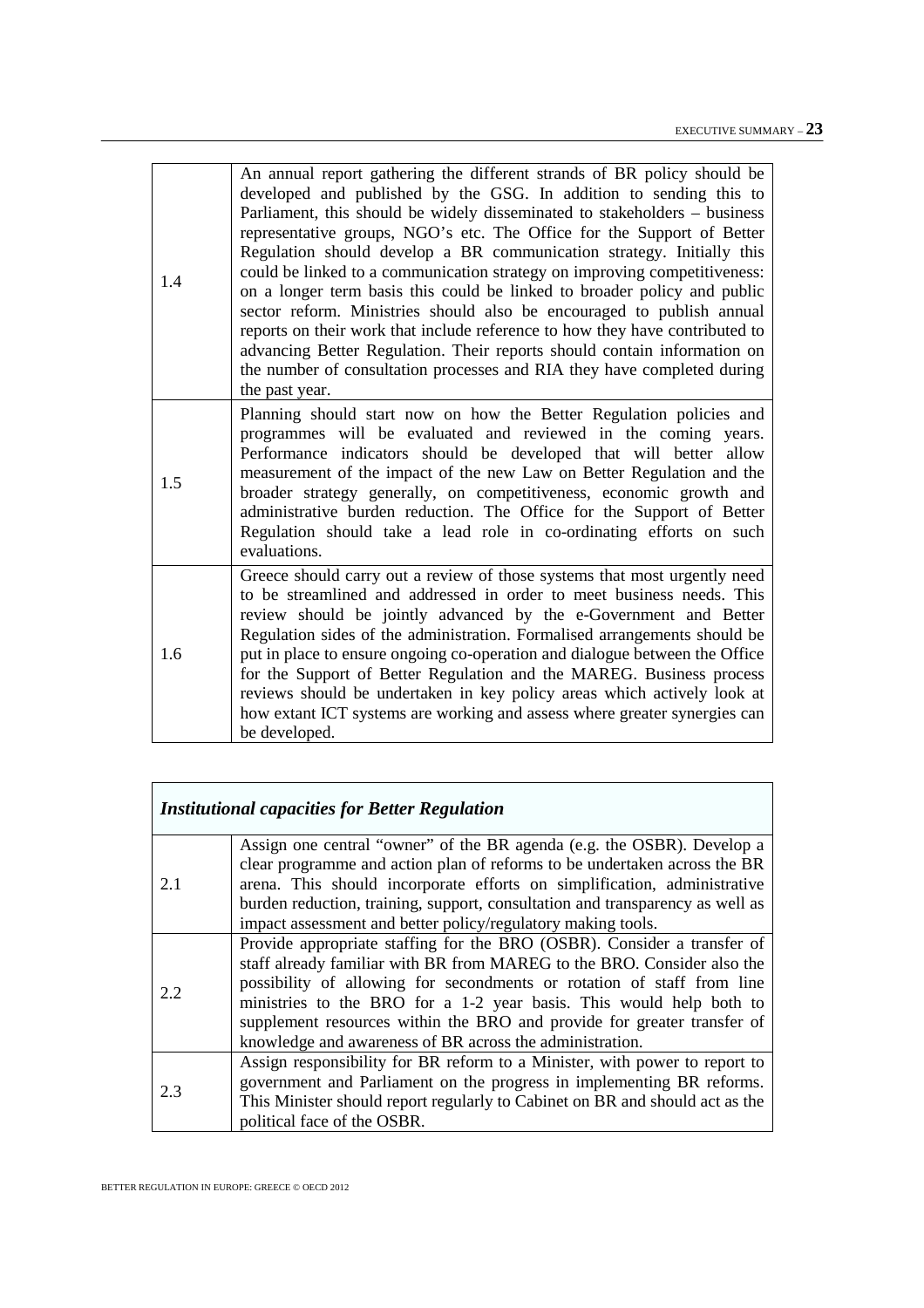# **24 -** EXECUTIVE SUMMARY

|     | Consider rebranding RIA as impact assessment (IA) and "selling it" within     |
|-----|-------------------------------------------------------------------------------|
|     | ministries/regulatory agencies etc., as a policy development tool that covers |
|     | the entire policy cycle. The principles and model would not change (e.g. the  |
| 2.4 | European Commission's IA model is broadly speaking an RIA model), but         |
|     | an IA model has the potential to resonate with those staff involved in        |
|     | actively developing the policy proposals, rather than just the legislative    |
|     | drafting staff involved once the key policy development thinking has          |
|     | occurred.                                                                     |

|     | Transparency through consultation and communication                                                                                                                                                                                                                                                                                                                                      |  |
|-----|------------------------------------------------------------------------------------------------------------------------------------------------------------------------------------------------------------------------------------------------------------------------------------------------------------------------------------------------------------------------------------------|--|
| 3.1 | Expand on the consultation provisions set out in the Law on Better<br>Regulation to ensure that consultation with key stakeholder groups takes<br>place early in the policy development process. This will help improve the<br>quality of resulting regulations by better identifying implementation and<br>compliance challenges at an early stage.                                     |  |
| 3.2 | In its forthcoming White Paper on Governance, Greece should seek to<br>formalise arrangements for cross-ministerial co-operation and dialogue on<br>policy development. The GSG and Prime Minister's Office should take a<br>lead role in both promoting dialogue across ministries as well as in<br>facilitating discussion and cross-ministry discussions on priority policy<br>areas. |  |

| The development of new regulations |                                                                                                                                                                                                                                                                                                                                                                                                                                                                                                                                                                                                                                                                                                                                      |
|------------------------------------|--------------------------------------------------------------------------------------------------------------------------------------------------------------------------------------------------------------------------------------------------------------------------------------------------------------------------------------------------------------------------------------------------------------------------------------------------------------------------------------------------------------------------------------------------------------------------------------------------------------------------------------------------------------------------------------------------------------------------------------|
| 4.1                                | Greece should take steps as a matter of urgency to equip the BRO (and its<br>replacement structure, the OSBR) with sufficient resources and powers to<br>enable it to actively monitor regulatory production (both primary and<br>secondary) across the ministries. The BRO should ensure coherence<br>between the production of new regulations and the simplification efforts<br>aimed at addressing the existing stock of legislation. It should also have the<br>power (and political support) necessary to enable it to return legislative<br>proposals to ministries that have incomplete or poor quality impact<br>assessments. Ensure that the RIOs to be established within ministries are<br>also appropriately resourced. |
| 4.2                                | Consider options whereby ministries would submit outlines of the<br>secondary regulations (implementation measures) that will be introduced<br>with the draft laws and related impact assessments. The impact assessments<br>should include specific references to the implementation process. Consider<br>also the imposition of specified deadlines by which the implementation<br>measures should be introduced following enactment of the primary law. The<br>RIO within ministries should monitor implementation of secondary<br>regulations, with the BRO having an oversight role, reporting to the<br>government where significant delays are occurring.                                                                     |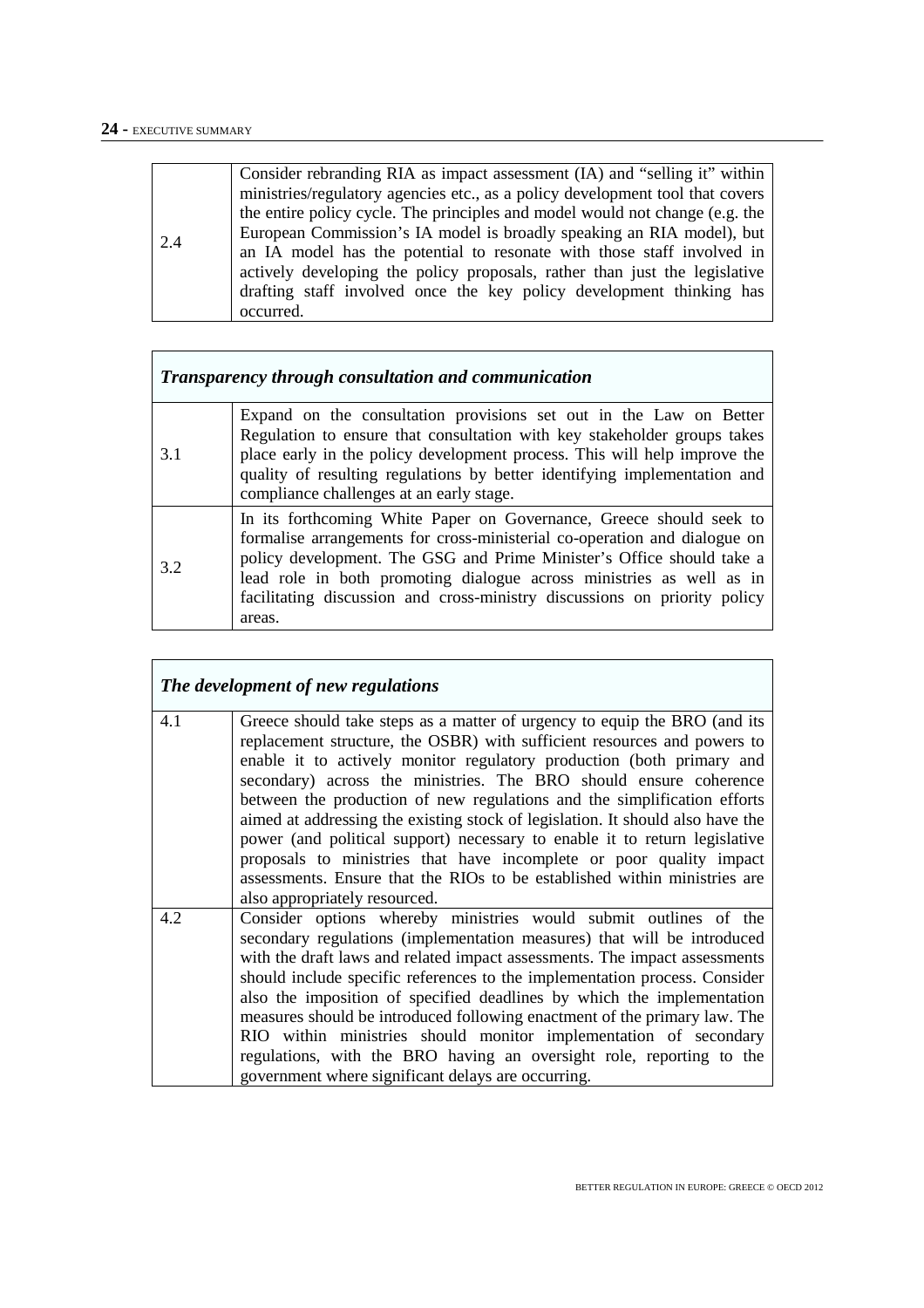| 4.3 | As part of a broader communication strategy on BR and its relevance to<br>sustainable economic growth, consider a targeted campaign of all ministry<br>officials involved in policy development, to better embed the principles of<br>Better Regulation and tools to improve quality policy making (impact<br>assessment, consultation, cost-benefit analysis etc.).                                                                                                                                                                                                                                                                                             |
|-----|------------------------------------------------------------------------------------------------------------------------------------------------------------------------------------------------------------------------------------------------------------------------------------------------------------------------------------------------------------------------------------------------------------------------------------------------------------------------------------------------------------------------------------------------------------------------------------------------------------------------------------------------------------------|
| 4.4 | Examine options to better disseminate to staff involved in policy and<br>regulatory development access to usable statistical information to better<br>inform their quantitative assessment and evaluation of regulatory proposals.<br>Provide increased assistance and training in the development and use of<br>performance indicators. Efforts in this area should be linked to the<br>simplification programme so as to ensure that good quality existing<br>performance data can be better utilised and/or shared. Ensure that the<br>development and collection of performance data does not create any<br>additional unnecessary burdens for stakeholders. |

| The management and rationalisation of existing regulations |                                                                                                                                                                                                                                                                                                                                                                                                                                                                                                                                                                                                                                                               |
|------------------------------------------------------------|---------------------------------------------------------------------------------------------------------------------------------------------------------------------------------------------------------------------------------------------------------------------------------------------------------------------------------------------------------------------------------------------------------------------------------------------------------------------------------------------------------------------------------------------------------------------------------------------------------------------------------------------------------------|
| 5.1                                                        | Ensure that the OSBR has a role in advancing simplification. It should be<br>actively involved in developing and setting out a strategic programme for<br>simplification that addresses those areas of regulation causing most<br>difficulty to business and economic growth. This will help ensure coherence<br>across government in targeting and sequencing actions to maximise benefits<br>for business.                                                                                                                                                                                                                                                  |
| 5.2                                                        | The success of a simplification programme is dependent on the ability of<br>RIOs to advance work within their own ministry. The OSBR, KEKHN and<br>Regulatory Recasting Committee should work together to provide<br>comprehensive guidance and support to RIOs staff. Ministries should ensure<br>that RIOs are appropriately staffed to advance work on simplifying the<br>existing stock of legislation.                                                                                                                                                                                                                                                   |
| 5.3                                                        | Broaden the scope of the current administrative burden reduction<br>programme beyond as assessment of information obligations. Develop<br>guidelines for ministries on balancing the need for certain burdens or<br>obligations to ensure compliance, with risk assessments for non-compliance.<br>Provide training and support for ministries/RIOs on the use of quantitative<br>analytical tools such as Cost-Benefit Analysis and Risk Analysis. Through<br>the OSBR, develop a communication programme to publicise the<br>importance of quality legislation, simplification and administrative burden<br>reduction and their linkage to economic growth. |